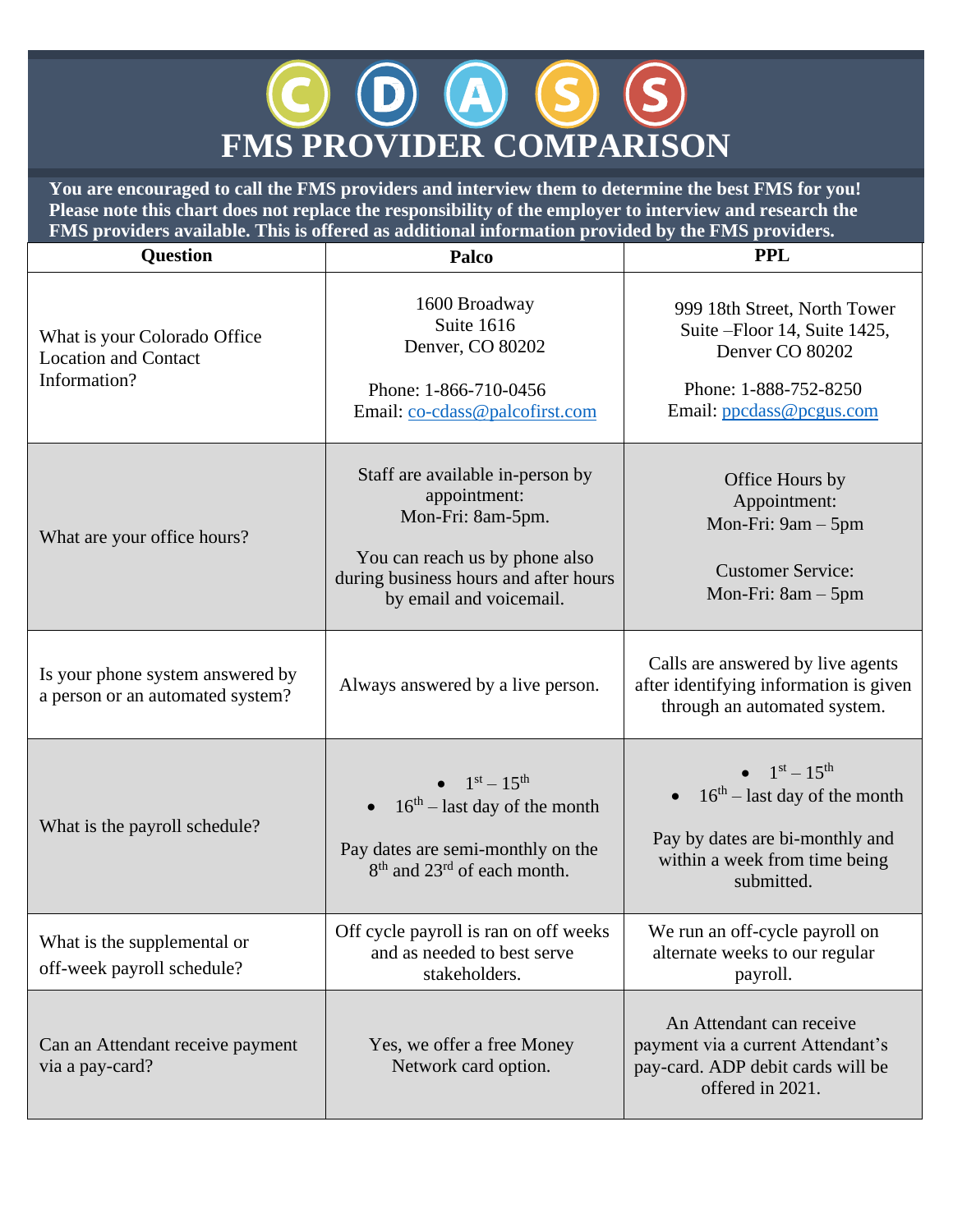| When processing an Attendant<br>employment application packet, do<br>you review the entire packet and<br>identify all errors at one time to<br>share with the employer for<br>correction?                                                                                                                                                     | Yes, our dedicated Colorado<br>enrollment staff will review the<br>whole packet and work with you 1-1<br>to make any corrections needed. Our<br>online enrollment system is user<br>friendly and nearly mistake proof<br>allowing for fast enrollments in less<br>than 10 minutes! | Yes, our dedicated in-state Colorado<br>enrollment staff reviews the entire<br>packet for accuracy prior to reaching<br>out to the Employer for corrections<br>needed. We offer DocuSign for fast,<br>mistake-free paperless enrollment.               |
|-----------------------------------------------------------------------------------------------------------------------------------------------------------------------------------------------------------------------------------------------------------------------------------------------------------------------------------------------|------------------------------------------------------------------------------------------------------------------------------------------------------------------------------------------------------------------------------------------------------------------------------------|--------------------------------------------------------------------------------------------------------------------------------------------------------------------------------------------------------------------------------------------------------|
| How is the employer notified when<br>there is an error identified in the<br>Attendant application packet?                                                                                                                                                                                                                                     | Our dedicated Colorado enrollment<br>staff will work 1-on-1 with both the<br>Attendant and Employer to make<br>any corrections needed.                                                                                                                                             | Our dedicated in-state Colorado<br>enrollment team will contact the<br>employer through phone call and/or<br>email if a correction is needed in the<br>Attendant application packet.                                                                   |
| <b>FMS</b> Experience: (States currently<br>operating in and the total number of<br>members you serve across locations)                                                                                                                                                                                                                       | Palco currently operates in 10 states.<br>Across all programs, we serve<br>approximately 11,550 Participants.                                                                                                                                                                      | PPL currently operates in 21 States.<br>We serve over 113,910 Members.                                                                                                                                                                                 |
| How do you communicate with $3rd$<br>party representatives or attendants?<br>*Please note this communication does not<br>allow for attendants or 3 <sup>rd</sup> party<br>representatives to make decisions on the<br>members behalf. Only the member of their<br>authorized representative are able to make<br>decisions regarding services. | Employers can set up the<br>parameters for which they want<br>their services communicated about<br>via a Release of Information that we<br>store in their file.                                                                                                                    | We communicate via phone, email,<br>letters, portal messages, website<br>messages, monthly newsletters, and<br>automated phone calls.                                                                                                                  |
| How can I file a complaint and what<br>is the response timeline?                                                                                                                                                                                                                                                                              | Complaints can be filed via mail,<br>email, fax or phone. You can speak<br>with a Customer Service supervisor<br>or Director at any time to provide<br>feedback.                                                                                                                   | Customers may contact our customer<br>service to file a complaint or<br>complete and submit a Grievance<br>form found on our website.<br>Complaints will have a response<br>within 1-2 business days.                                                  |
| How do I escalate a concern if it<br>has not been remedied after 2<br>business days?                                                                                                                                                                                                                                                          | You can speak with a Customer<br>Service supervisor or Director at any<br>time to provide feedback. Your<br>dedicated Colorado Program Manager<br>can also assist.                                                                                                                 | If a concern hasn't been remedied<br>after 2 business days, customers may<br>contact our customer service or<br>dedicated Colorado Account<br>Management staff to file a complaint<br>or complete and submit a Grievance<br>form found on our website. |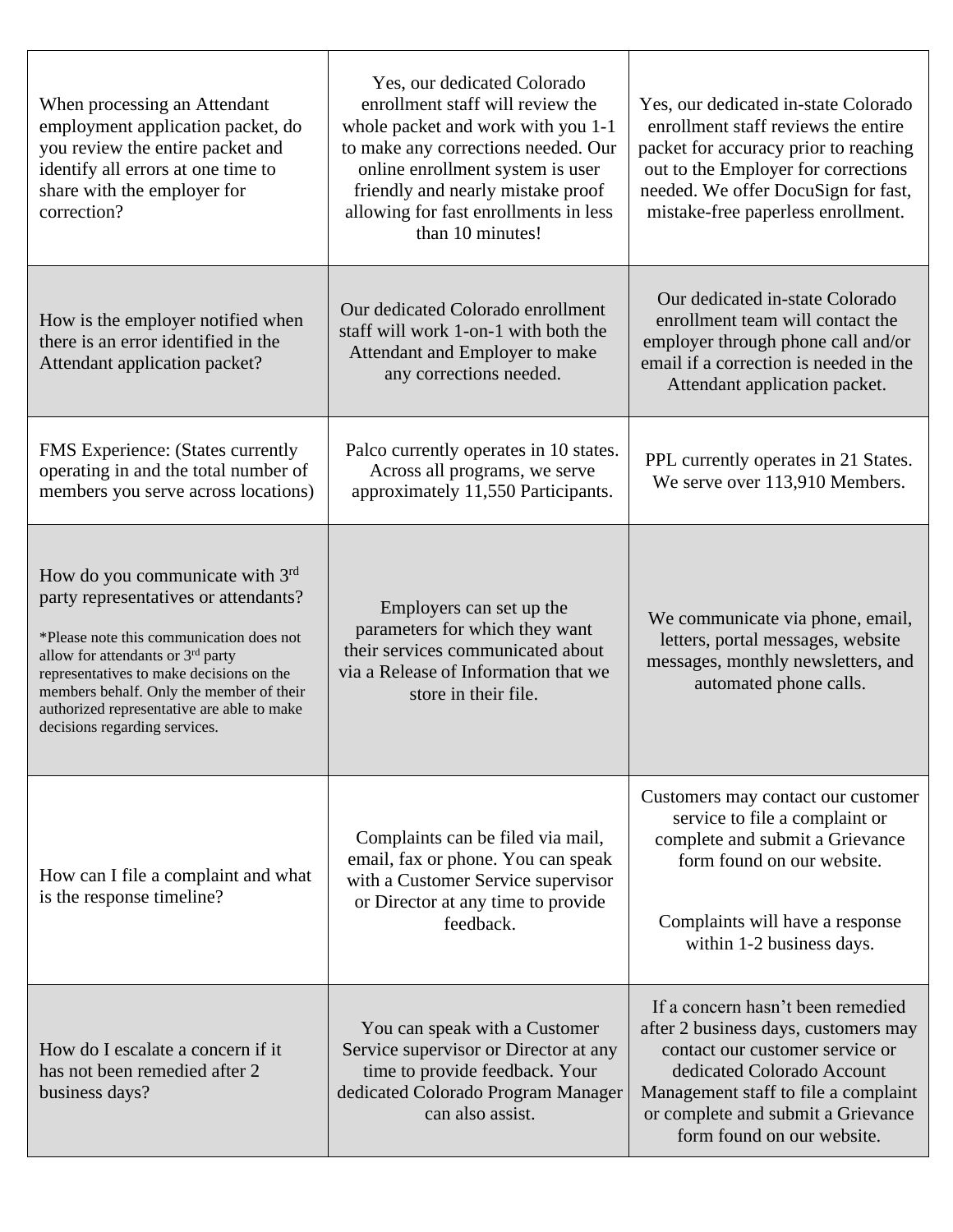| How does your company<br>communicate with employers<br>including those who need<br>communication assistance?                      | We offer several forms of<br>accommodations for people with<br>disabilities including phone, TTY<br>and Email.                                                                                                                             | Customer service offers a customer<br>service phone line with fluent<br>English and Spanish representatives,<br>a TTY line, Email, and offers<br>translation services for over 100<br>languages.                                                                               |
|-----------------------------------------------------------------------------------------------------------------------------------|--------------------------------------------------------------------------------------------------------------------------------------------------------------------------------------------------------------------------------------------|--------------------------------------------------------------------------------------------------------------------------------------------------------------------------------------------------------------------------------------------------------------------------------|
| How does your company notify the<br>employer that their funding for<br>services has not been authorized by<br>their case manager? | We audit all approaching end dates<br>the month prior and communicate to<br>Case Manager and Employers with<br>several weeks' notice to help remedy<br>the issue and ensure budgets are in<br>place before the start of the new<br>period. | We track CDASS recertifications<br>and send monthly email notices to<br>Case Managers.<br>Members/Authorized<br>Representatives receive a phone call<br>a month prior to an authorization<br>expiring. We will expedite<br>authorization approvals that are<br>time-sensitive. |
| Do you have a policy advisory or<br>decision-making board of<br>employer/clients?                                                 | We have advisory boards across<br>several of our state programs and<br>look forward to implementing one<br>in Colorado in the coming months.                                                                                               | Yes, we engage with Consumer<br>Directed Program Participant<br>advisory groups across the country<br>and incorporate their feedback to<br>enhance our services. We are working<br>toward implementing an advisory<br>group in Colorado this year.                             |
| Website meets Web Content<br><b>Accessibility Guidelines (WCAG)</b><br>2.1 Level AA standards<br>https://www.w3.org/TR/WCAG21/?   | Yes                                                                                                                                                                                                                                        | Yes                                                                                                                                                                                                                                                                            |
| Where can I find more information<br>about your company, including<br>customer satisfaction<br>reviews/reports?                   | You can get more information on our<br>website http://palcofirst.com or by<br>calling our Customer Service team at<br>1-866-710-0456.                                                                                                      | More information about PPL can be<br>found at:<br>www.publicpartnerships.com<br>You can also contact Customer<br>Service at 1-888-752-8250.                                                                                                                                    |
| Where can I find more information<br>about customer satisfaction<br>reviews/reports?                                              | Colorado engages a third party to<br>collect and report on customer<br>satisfaction surveys found at<br>https://consumerdirectco.com/cdass-<br><u>resources/</u>                                                                           | Colorado engages a third party to<br>collect and report on customer<br>satisfaction surveys found at<br>https://consumerdirectco.com/cdass-<br><u>resources/</u>                                                                                                               |